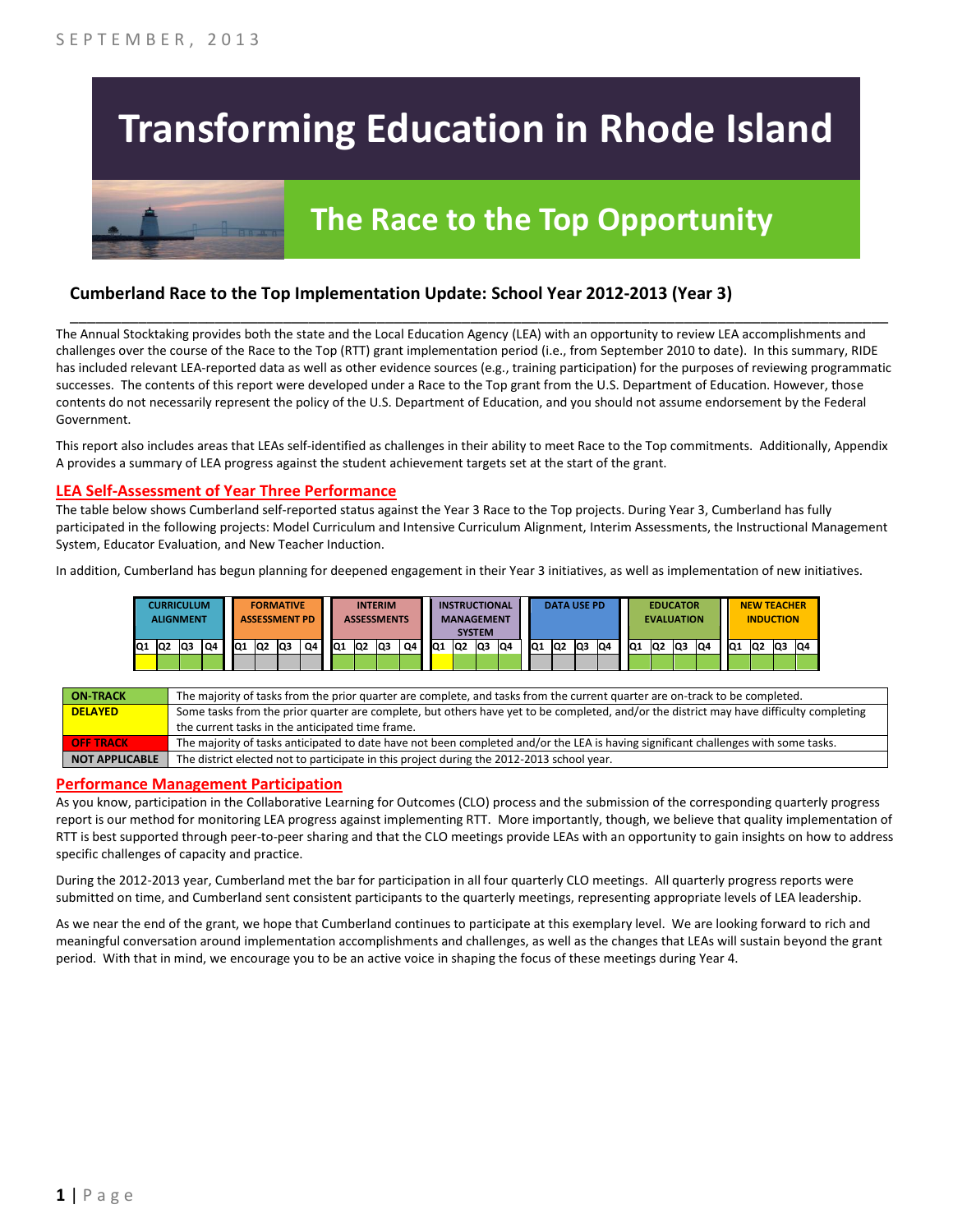#### **System of Support 1: Standards and Curriculum**

Based on the quarterly progress reports submitted by Cumberland, as well as participation in additional applicable activities through the end of the 2012-2013 school year, we have assessed the district as 'on track (green),' 'delayed (yellow),' 'off track/at risk (red)', or 'not applicable (grey) on each of the Year 3 System of Support 1 scope of work tasks for Race to the Top. This assessment is reflected in the table below. Please note that further description of these statuses can be found on page one of this report.

RIDE would like to commend Cumberland on its efforts to expand and deepen educator and administrator knowledge of the Common Core State Standards (CCSS). In its progress reports, Cumberland noted that all teachers in the district shared a common professional growth goal of collaboration within grade-level, department, or content area teams to develop, administer, and analyze the results of at least three common assessments aligned to the CCSS. Teachers participated in several professional development opportunities, including RIDE trainings on argument writing, text-dependent questions, and text complexity. Additionally, elementary and middle school science teachers received professional development on the Gems-Net curriculum that the district is implementing.

Cumberland has made significant progress against implementing a guaranteed and viable curriculum aligned to the new Common Core State Standards. During the 2012-2013 school year, Cumberland continued to participate in the Dana Center curriculum writing cohort for Science in grades nine through twelve. Additionally, the district began implementing the Dana Center math and English language arts curriculum in grades six through twelve. At all levels, teachers have been identifying aligned measurement standards and learning targets for each content area.

Looking ahead, Cumberland will be participating in the Dana Center social studies curriculum work scheduled for the 2013-2014 school year. As noted in their progress update reports, Cumberland will continue to use Aspen as their curriculum management system.

We commend Cumberland on their work in this area, and are happy to hear that Cumberland has found access to expertise in other district's valuable. We also appreciate that Cumberland shared out their experiences with curriculum development, as well as the alignment of their report cards to the CCSS at the elementary level. In the upcoming school year, we encourage Cumberland to continue sharing the effective resources they have developed (e.g., the learning targets document) with their CLO colleagues and other districts.

| Intensive Curriculum Alignment and Model Curriculum Development                                                                                                                                                                                           |                | Year 3:SY12-13 |                |                                         |  |  |  |
|-----------------------------------------------------------------------------------------------------------------------------------------------------------------------------------------------------------------------------------------------------------|----------------|----------------|----------------|-----------------------------------------|--|--|--|
|                                                                                                                                                                                                                                                           | Q <sub>1</sub> | Q <sub>2</sub> | Q <sub>3</sub> | Q4                                      |  |  |  |
| Develop and communicate a multi-year Transition Plan for the Common Core State Standards implementation, including clear<br>expectations for school level transition benchmarks and a plan for developing a curriculum aligned to the CCSS in grades K-12 |                | needed         | needed         | Modify as Modify as Modify as<br>needed |  |  |  |
| Identify opportunities for educators to work collaboratively to deepen understanding of CCSS (e.g. Common Planning Time, grade<br>level team, department meetings, faculty meetings)                                                                      |                | needed         | needed         | Modify as Modify as Modify as<br>needed |  |  |  |
| Create implementation plan, including the identification of aligned resources, to support roll out of new curricula                                                                                                                                       |                | needed         | needed         | Modify as Modify as Modify as<br>needed |  |  |  |
| Develop curriculum aligned to the Common Core State Standards, including participation in Dana Center curriculum writing and<br>leadership sessions (if applicable)                                                                                       |                | л              | X              |                                         |  |  |  |

*\*Please note: the 'x' in the above table represents the anticipated completion timeline set by RIDE, not when the district completed the task. Additionally, for further clarification on the criteria used to select each status, consult the description on page one of this report.*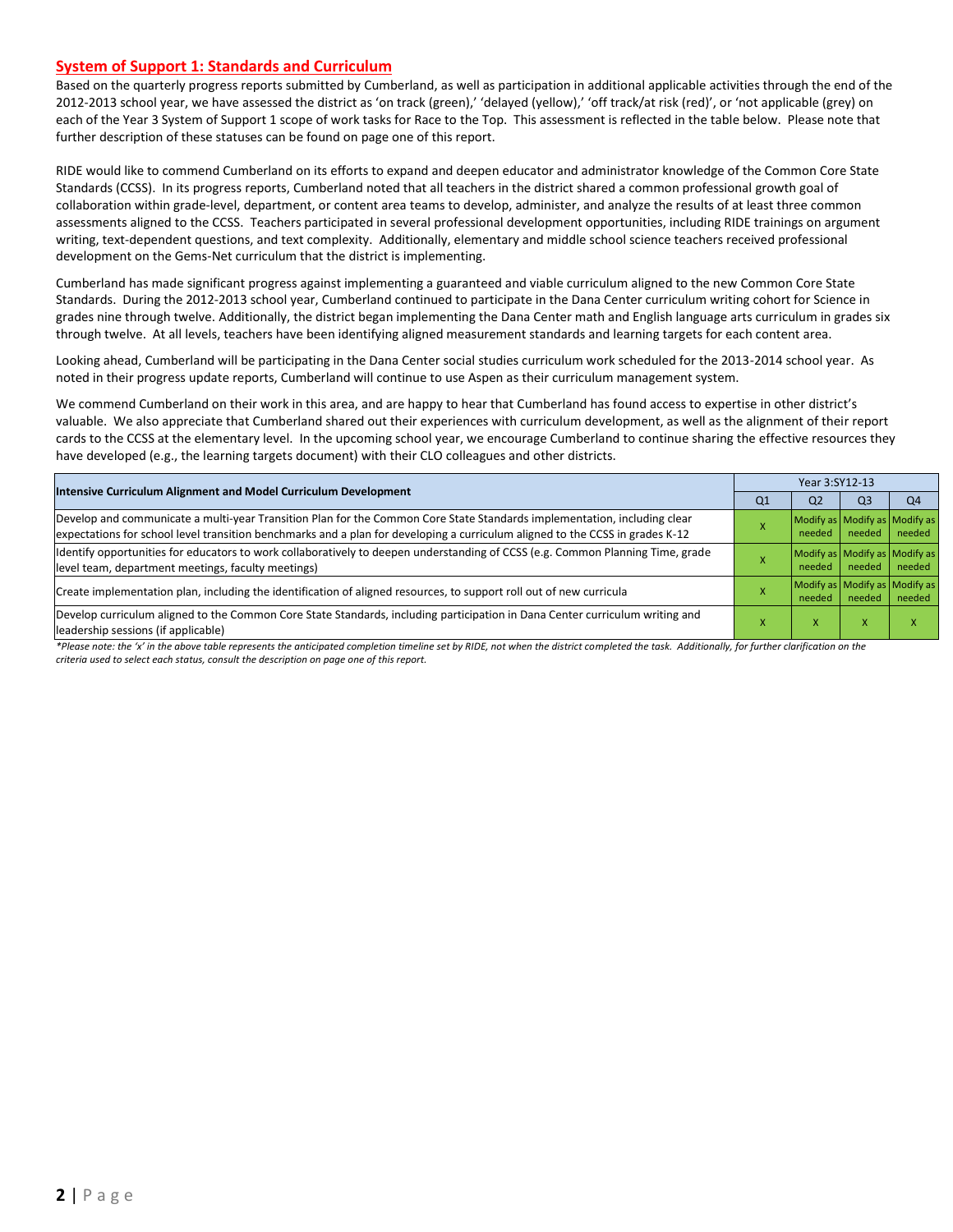#### **System of Support 2: Instructional Improvement Systems**

During the 2012-2013 school year, Cumberland chose to implement two of the four Race to the Top projects in System of Support 2 (Interim Assessments, and the Instructional Management System). Based on the quarterly progress reports submitted by Cumberland, as well as participation in additional applicable activities through the end of the 2012-2013 school year, we have assessed the district on each of the Year 3 scope of work tasks for those applicable projects.

During the 2012-2013 school year, Cumberland configured the Instructional Management System (IMS) in order to provide educator access to the interim assessment tools. The district will continue to use Aspen for their curriculum management. All Cumberland schools administered the fall, winter, and spring fixed-form interim assessments in both math and ELA in at least one grade level. In their quarterly progress update report, Cumberland noted that teachers also participated in the RIDE scoring workshop. RIDE was pleased to note that the teachers found the workshop helpful, and that it gave them important insight into the shifts required by CCSS.

Cumberland did not implement the Formative Assessment online professional development modules in the 2012-2013 school year. In their quarterly progress update reports, Cumberland indicated that they plan to implement the professional development in the upcoming year and that they will begin by identifying a teacher leader from each school who will be trained in the modules. That teacher leader will in turn be responsible for facilitating the training of teachers in their respective schools.

In the upcoming school year, Cumberland has indicated that they will fully participate in the Data Use professional development. All schools have been assigned to a cohort, and the district has determined who will participate in the school data leadership teams (SDLTs). Additionally, we anticipate that Cumberland will provide teachers with access to the Formative Assessment professional development series. We look forward to hearing more about Cumberland's successes and challenges encountered while implementing these new initiatives.

| Interim Assessments (accessed via the Instructional Management System)                                                                                                                  | Year 3:SY12-13                                   |                               |                                                        |    |  |  |
|-----------------------------------------------------------------------------------------------------------------------------------------------------------------------------------------|--------------------------------------------------|-------------------------------|--------------------------------------------------------|----|--|--|
|                                                                                                                                                                                         | Q1                                               | Q <sub>2</sub>                | Q3                                                     | O4 |  |  |
| Develop protocols or expectations regarding the use of interim assessment to inform instruction including timelines for<br>administration and process for scoring and reporting results |                                                  |                               |                                                        |    |  |  |
| Send LEA-determined facilitators to RIDE provided training on both the Fixed-Form assessment tool and the test-building tool                                                            | <b>Fixed Form</b>                                | <b>Test</b><br><b>Builder</b> |                                                        |    |  |  |
| Train of educators in the LEA on the administration and use of interim assessments utilizing RIDE-trained facilitators                                                                  |                                                  | v                             |                                                        |    |  |  |
| Administration of Interim Assessments in selected grades and content area(s)                                                                                                            | $1st$ Fixed<br>Form Test   Form Test   Form Test |                               | $\left\ 2^{nd}$ Fixed $\right\ $ 3 <sup>rd</sup> Fixed |    |  |  |

|                                                                                                                                                                                                           | Year 3:SY12-13                          |                |                |                |  |  |
|-----------------------------------------------------------------------------------------------------------------------------------------------------------------------------------------------------------|-----------------------------------------|----------------|----------------|----------------|--|--|
| <b>Instructional Management System (IMS)</b>                                                                                                                                                              | Q <sub>1</sub>                          | Q <sub>2</sub> | Q <sub>3</sub> | Q <sub>4</sub> |  |  |
| Designate an LEA data steward to support decision making around data collections and systems implementation and to provide input<br>and feedback on data initiatives through designated representatives   | As needed As needed As needed As needed |                |                |                |  |  |
| Maintain data quality standards of local student information systems and upload local assessment data and program information as<br>required by RIDE in a timely manner                                   |                                         | ⋏              | ж              | ж              |  |  |
| Following RIDE training, LEA Administrative Users and LEA Trainers configure the IMS for educator use and to provide end users with<br>access and training needed to utilize the IMS for daily activities |                                         | $\lambda$      | $\lambda$      |                |  |  |
| Deepen the understanding and use of the IMS among all educators                                                                                                                                           |                                         |                |                |                |  |  |

| 'Data Use' Professional Development                                                                                                           | Year 3:SY12-13 |                |                |                   |  |  |
|-----------------------------------------------------------------------------------------------------------------------------------------------|----------------|----------------|----------------|-------------------|--|--|
|                                                                                                                                               | Q <sub>1</sub> | Q <sub>2</sub> | Q <sub>3</sub> | Q <sub>4</sub>    |  |  |
| In coordination with RIDE, select 'Data Use' training dates for each cohort of schools, as applicable                                         |                |                |                | Year <sub>2</sub> |  |  |
| Identify and provide RIDE with the leadership team members from each school who will participate in Year 2 training cohorts, as<br>applicable |                |                |                | Year <sub>2</sub> |  |  |
| Following 'Data Use' professional development, identify district and school practices to sustain and deepen data use and<br>collaboration     | Year 1         | Year 1         | Year:          | Year 1            |  |  |

\* Please note that, for this project, 'year 1' refers to cohort 1 taking place during the 2012-2013 school year, and 'Year 2' refers to cohort 2 taking place during the 2013-2014 school year.

| [Formative Assessment Professional Development Modules (accessed via the Instructional Management System)        |                | Year 3:SY12-13 |                         |                |  |  |  |
|------------------------------------------------------------------------------------------------------------------|----------------|----------------|-------------------------|----------------|--|--|--|
|                                                                                                                  | Q <sub>1</sub> | Q <sub>2</sub> | Q <sub>3</sub>          | O <sub>4</sub> |  |  |  |
| Identify facilitators who will support the implementation of formative assessment practices in daily instruction |                |                |                         | SY13-14        |  |  |  |
| Coordinate participation of educators in training modules and communities of practice                            | SY12-13        |                | SY12-13 SY12-13 SY13-14 |                |  |  |  |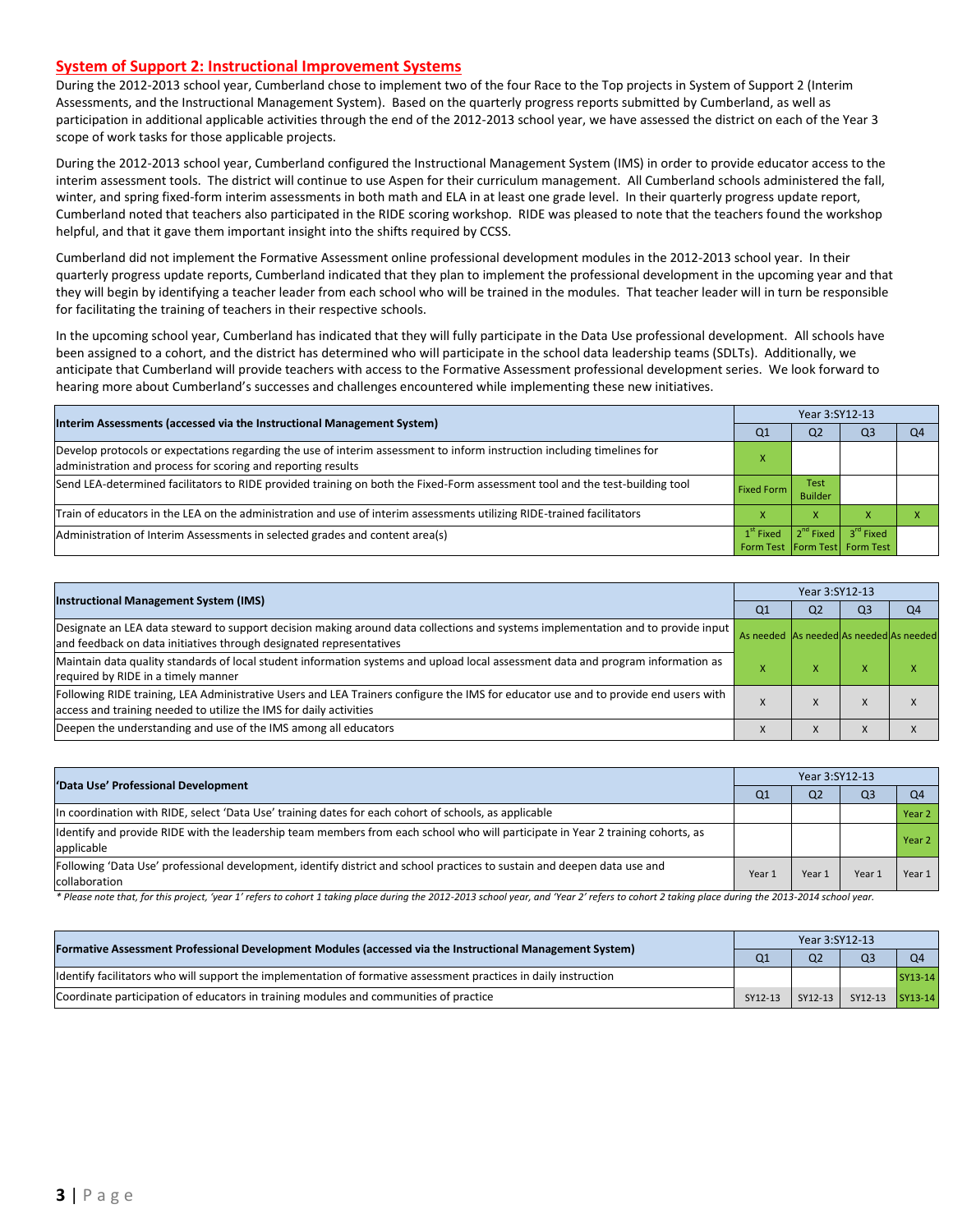#### **System of Support 3: Educator Effectiveness**

During the 2012-2013 school year, Cumberland fully implemented all components of System of Support 3 - the Rhode Island model for teacher and building administrator evaluations; and final effectiveness ratings for all teachers and building administrators have been submitted to RIDE using the Educator Performance and Support System. Based on the quarterly progress reports submitted by Cumberland, as well as participation in additional applicable activities through the end of the 2012-2013 school year, we have assessed the district on each of the Year 3 scope of work tasks for Educator Evaluation.

Cumberland's District Evaluation Committee (DEC), comprised of teachers, administrators, union leaders, and support professionals, met once a month in order to support the evaluation process. The DEC reviewed policies such as evaluation rating appeals and the role of primary versus complementary evaluators. In addition, the administration regularly communicated with all staff about the educator evaluation system. In their quarterly progress update, Cumberland noted that collaboration between colleagues at the administrator and teacher level have helped make the process as productive, accurate, and efficient as possible.

During the 2012-2013 school year, Cumberland evaluators participated in all training activities, including the FFTPS observation calibration training modules. In their quarterly progress update report, the district also noted that the director of curriculum and superintendent reviewed the evaluations being submitted and provided recommendations in order to ensure that all evaluations were calibrated across the district. The district also noted that they created guidance for teachers and evaluators around evidence requirements for the professional foundations. Looking ahead, Cumberland has registered and/or attended all evaluation trainings required. RIDE would like to remind the district of their responsibility to ensure that all personnel responsible for evaluating both teachers and building administrators participate in applicable training activities.

As we enter into the final year of the Race to the Top grant, RIDE encourages Cumberland to continue to engage their CLO peers in thinking about continuous support for evaluation implementation, as well as how evaluation data is being used to identify professional development needs.

| <b>Educator Evaluation</b>                                                                                                                                                                           |                   |                                            | Year 3:SY12-13                   |                                  |
|------------------------------------------------------------------------------------------------------------------------------------------------------------------------------------------------------|-------------------|--------------------------------------------|----------------------------------|----------------------------------|
|                                                                                                                                                                                                      | Q <sub>1</sub>    | Q <sub>2</sub>                             | Q <sub>3</sub>                   | Q <sub>4</sub>                   |
| Participate in educator evaluation model design, development and refinement feedback opportunities                                                                                                   | x                 | X.                                         | X.                               | X                                |
| Identify District Evaluation Committee members, responsible for monitoring the implementation of the system and providing<br>recommendations to LEA leadership teams                                 |                   |                                            |                                  | X                                |
| Identify individuals who will serve as primary and, if applicable, secondary/complementary evaluators                                                                                                |                   |                                            |                                  | X                                |
| Send all required evaluators to RIDE-provided evaluator training on model; Send evaluators and system administrators to training on<br>the Educator Performance Support System (EPSS) data system    |                   |                                            | Mid-year<br>half-day<br>training | Mid-year<br>half-day<br>training |
| Examine LEA Policies and Contracts for Challenges; where applicable, consider memorandums of understanding or contract renewal<br>language which will support district implementation of evaluations | X                 | x                                          | x                                | X                                |
| Create a plan for the appropriate use of funds to support implementation of educator evaluation system                                                                                               |                   |                                            |                                  | X                                |
| Complete required components of RI Model for educator and building administrator evaluations                                                                                                         | SLOs and<br>Goals | Midyear<br>Conference Conference Summative | Midyear                          | <b>EOY Report</b><br>&<br>rating |
| Submit evaluation data and documentation (e.g. component and summative level ratings, verified rosters); provide other requested<br>information to support RIDE research and system improvement      | X                 | x                                          | $\mathsf{x}$                     | X                                |
| Use Evaluation Data to identify individual and school/district-wide professional development needs and act on those needs                                                                            |                   |                                            | X                                | X                                |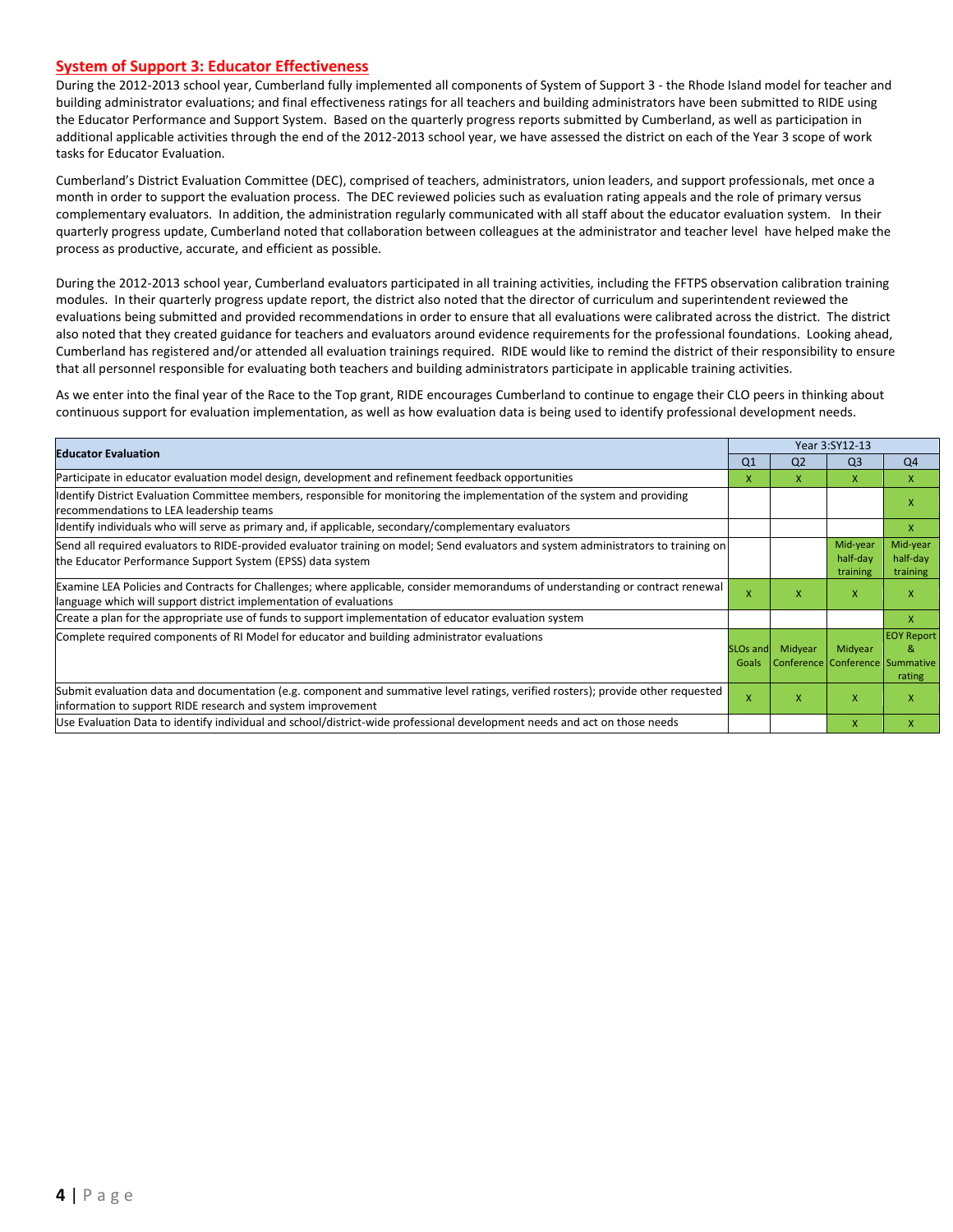#### **System of Support 4: Human Capital Development**

During the 2012-2013 school year, Cumberland participated fully in the Beginning Teacher Induction program. Based on the quarterly progress reports submitted by Cumberland, as well as participation in additional applicable activities through the end of the 2012-2013 school year, we have assessed the district on each of the Year 3 scope of work tasks for Beginning Teacher Induction. Additionally, Cumberland has continued their utilization of SchoolSpring for recruitment of staff on an as needed basis.

During the 2012-2013 school year, Cumberland had three induction coaches supporting the district's beginning teachers. In its quarterly progress reports, Cumberland noted that they considered the induction coaches 'invaluable' and felt that it was highly successful. RIDE was pleased to hear that the feedback from both teachers and coaches was positive, and hopes to continue to engage Cumberland around continuation of this program.

In the upcoming CLO sessions, RIDE looks forward to deeper conversation around the revisions that Cumberland and other LEAs have made to their hiring policies, timelines, and processes in order to support broader human capital initiatives including recruitment of highly qualified and diverse candidates and providing data-driven induction support to beginning teachers.

| <b>Beginning Teacher Induction</b>                                                                                                                                                       |                | Year 3:SY12-13 |                |                |  |
|------------------------------------------------------------------------------------------------------------------------------------------------------------------------------------------|----------------|----------------|----------------|----------------|--|
|                                                                                                                                                                                          | Q <sub>1</sub> | Q <sub>2</sub> | Q <sub>3</sub> | Q <sub>4</sub> |  |
| If applicable, recommend potential Induction Coaches to RIDE                                                                                                                             |                |                |                |                |  |
| Review and revise hiring policies, timelines and processes in order to support appropriate and timely projections for anticipated hires<br>requiring induction coach services            |                |                | ж              |                |  |
| Provide RIDE with list of beginning teachers who will receive Induction Coach support in a timely manner in order to ensure that all<br>beginning teachers have coaching                 | ж              |                |                |                |  |
| Participate in RIDE-provided information opportunities in order to learn about induction coach program                                                                                   |                |                |                |                |  |
| Provide feedback to RIDE on the development and integration of existing mentorship programs into a sustainable, instructionally-<br>focused state or district-wide Induction Coach model |                |                |                |                |  |

The contents of this report were developed under a Race to the Top grant from the U.S. Department of Education. However, those contents do not necessarily represent the policy of the U.S. Department of Education, and you should not assume endorsement by the Federal Government.